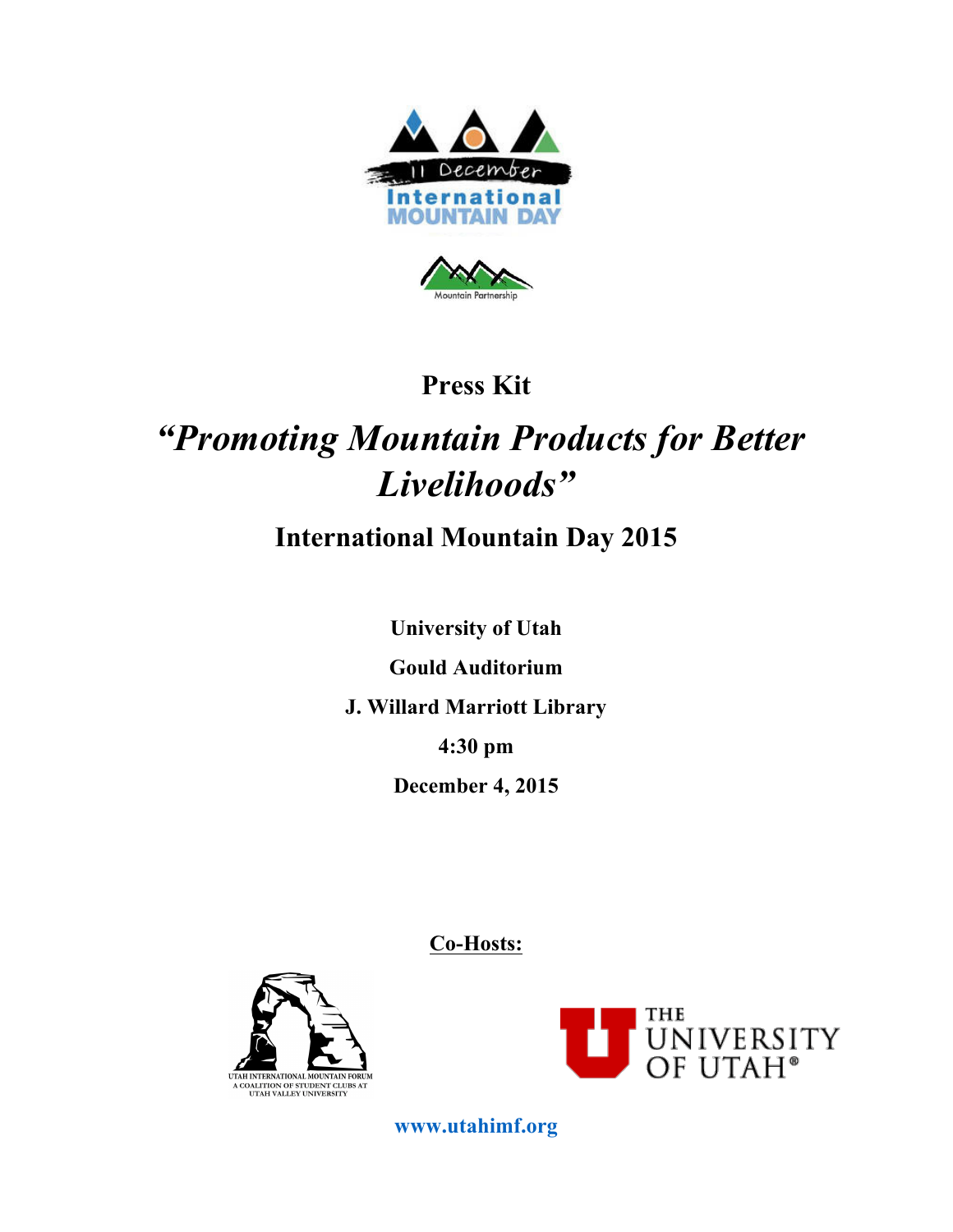### **Contributors:**



The United Nations General Assembly designated 11 December **"International Mountain Day (IMD)"**. As of 2003, it has been observed every year to create awareness about the importance of mountains to life, to highlight the opportunities and constraints in mountain development and to build alliances that will bring positive change to mountain peoples and environments around the world.

IMD celebrations are coordinated by the Mountain Partnership Secretariat (www.mountainpartnership.org) under the Food and Agriculture organization of the United Nations.

For the first time IMD was celebrated in the State of Utah in 2010 through the efforts of students and faculty at Utah Valley University (UVU). UVU joined Mountain Partnership in 2006. Since that time UVU celebrated IMD every year with involvement of other members of the Mountain Partnership from North America and around the world. This year IMD celebrations are hosted at University of Utah in order to raise an awareness about importance of the sustainable mountain development agenda of the United Nations among the students and faculty at UofU.

#### **Agenda**

4:30pm - Welcome by *Carlos Alarco,* Utah International Mountain Forum UIMF), Liaison at University of Utah.

Mingling, Refreshments and Vendor presentation

5:00pm - Video Greetings from *Dr. Thomas Hofer,* Coordinator of the Mountain Partnership Secretariat (MPS)

5:10pm - Greetings from the Mountain Partnership Members from North America and Central Asia

5:15pm - Musical Performance "We are Friends" by *Students of Pacific Heritage Academy of Rose Park, Utah*

#### www.phlearning.org

5:30pm - Presentation of the MPS Certificates for contribution to the Fourth International Women of the Mountains Conference: *Dr. Rusty Butler* Associate VP for International Affairs and Diplomacy, Utah Valley University and *Tony Medina,* President of the UIMF.

#### **Presentations of Speakers on the topic:**

#### **"Promoting Mountain Products for Better Livelihoods"**

Introductions of speakers by Carlos Alarco and Kamaile Harris

- *Colleen Grant Dick;* Board Member of Onchenda Open Global (www.onchenda.com) "Agriculture in the Mountains"
- Ayrel Clark-Proffitt, Marykate Glenn, Caroline Murdoch and Alya Hussain: Office of Sustainability, University of Utah (www.sustainability.utah.edu)